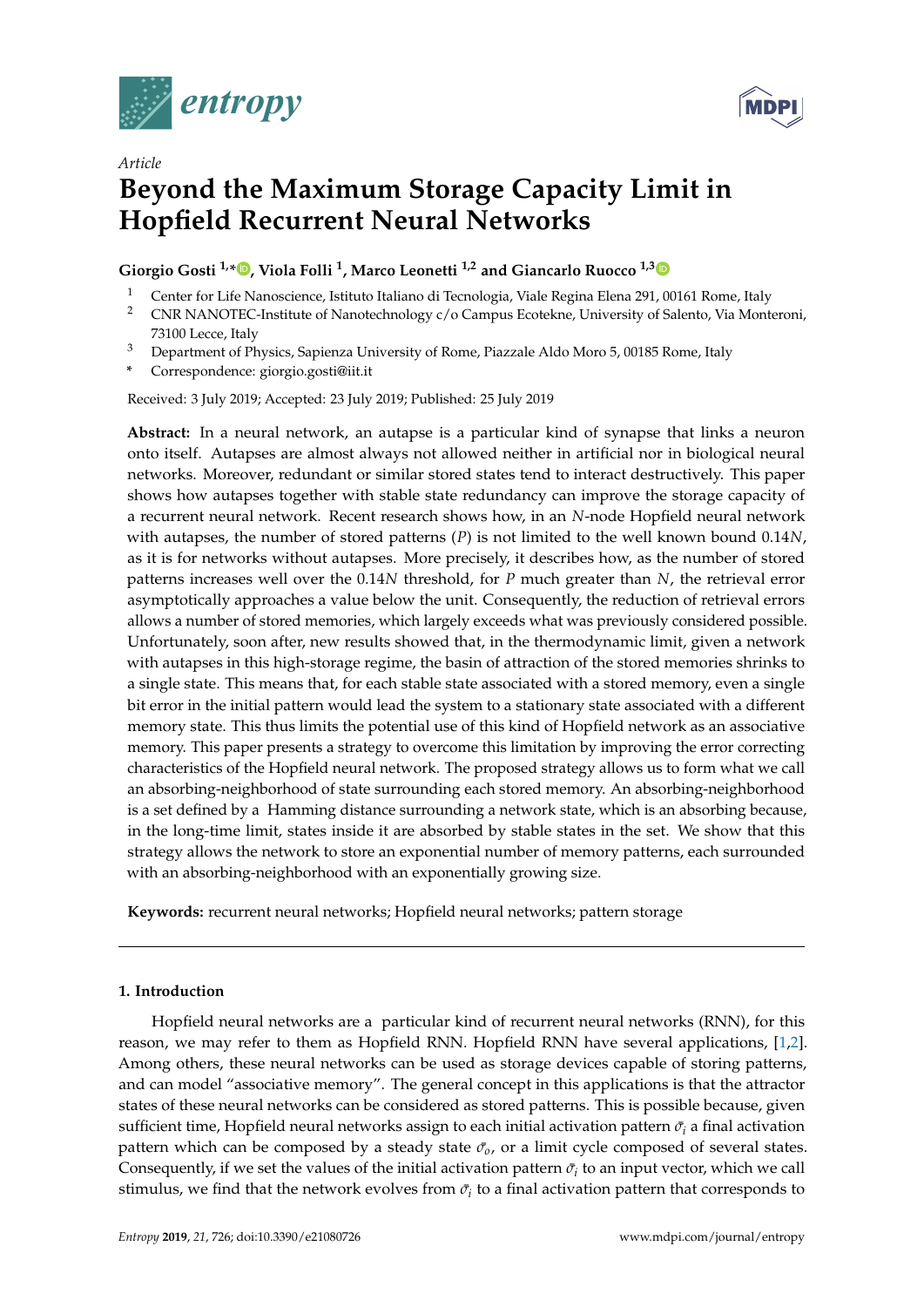a recovered memory pattern. Thus, in this framework, an RNN is a dynamical system, which connects an input-stimulus to an output-memory, and can be regarded as a content addressing memory that connects input states to output states.

This is possible because a Hopfield neural network is an RNN defined in discrete-time, and it is a deterministic dynamical system. This is why a Hopfield RNN is completely characterized by *N* neurons connected in a network formed of at most  $N^2$  edges, the weights of which form the connectivity matrix **J**. The neural network's instantaneous state is defined by a neuron activation vector *σ*, which in Hopfield RNNs is a binary vector. The collection of all the neurons' activation vectors *σ* forms a discrete space that contains all the possible 2 *<sup>N</sup>* binary vectors. The neural activation vectors *σ*¯ may be separated in three categories: states that belong to limit cycles, steady states, and transient states. Limit cycles are neural activation states that repeat cyclically after a given number of transitions. Steady states are states that do not change in time. Transient states are neither limit cycles nor steady states, thus they are states that, if visited, are never visited again. Clearly, steady states may be regarded as limit cycles of length 1. Because a Hopfield RNN has a deterministic dynamics, any state *σ*¯(*t*) can only transit into a single state  $\bar{\sigma}(t + 1)$ . Consequently, any input pattern always converges to the same limit cycle or steady state. For this reason, RNNs do not exclusively model associative memories, but more generally RNNs model how responses are associated with stimuli in stimulus-response behaviors.

It has been shown that, if we train an RNN with Hebbian learning, in the long time limit, all the network's limit cycle are steady states, while, more generally, deterministic RNN may evolve to limit cycles of length larger than 1. In conclusion, Hopfield RNNs may have interesting applications as memory storage devices because, in principle, a Hopfield RNN can store an arbitrary number of  $2^{\rm N}$ binary vectors in a structure defined by  $N^2$  continuous parameters [\[3–](#page-10-2)[5\]](#page-10-3).

RNNs belong to a broader class of synchronous distributed systems that perform tasks collectively [\[6,](#page-10-4)[7\]](#page-10-5). Because RNNs offer a versatile model of stimulus response association, RNN models are not restricted to memory storage. Indeed, neuroscientists started using RNNs to model brain activity in different cognitive tasks. Monte et al. [\[8\]](#page-10-6) and Carnevale et al. [\[9\]](#page-10-7) use RNNs respectively to model the prefrontal cortex integration of context information, and the response modulation of the premotor cortex. The majority of approaches that use RNNs to model the storage of responses in association with stimuli can be divided into two main categories, the "Hebbian" approach and the innate approach. The "Hebbian" approach was proposed by Hebb himself [\[8\]](#page-10-6). In this approach, the neural network starts without connections between neurons, and, at each time, a new memory pattern is stored in the neural network, connections are added or updated to allow the new memory pattern to become a stationary state in the network dynamics. Consequently, in these systems, we have a recall when a state is absorbed by the correctly associated memory. Moreover, we get a recall error when a previously stored memory fails to form a stable state. Thus, when the network activation states are set to the memory, the network evolves outside of the memory. A limit of Hebb's approach is that, as new patterns are stored, they start interfering with the previously stored patterns. The second approach is the "innate" approach [\[5,](#page-10-3)[10\]](#page-10-8), in which the neural network is innate and does not change. New memories are added, by associating to each new memory an existing stable state through an addressing system. Perin et al. find that innate neural assemblies can be found in the rats' neural cortex [\[10\]](#page-10-8). Moreover, they present data that shows how analogous neural assemblies from different animals have similar connectivity properties, and they argue that these assemblies are used as building blocks for the formation of composite complex memories. In both learning strategies, the neural network **J** is represented by a set of interconnected neurons with an associated RNN model dynamics. The major difference between the two approaches is how **J** develops. For either learning strategy, the limit of the number of stimuli-response associations that can be stored in a neural network **J** is given by the maximum storage capacity *C* which is bounded by the number of attractors in the RNN. In this paper, we focus on a generalized form of the "Hebbian" approach in which we allow autapses and we surround each stored memory with a neighborhood of redundant stable states. This approach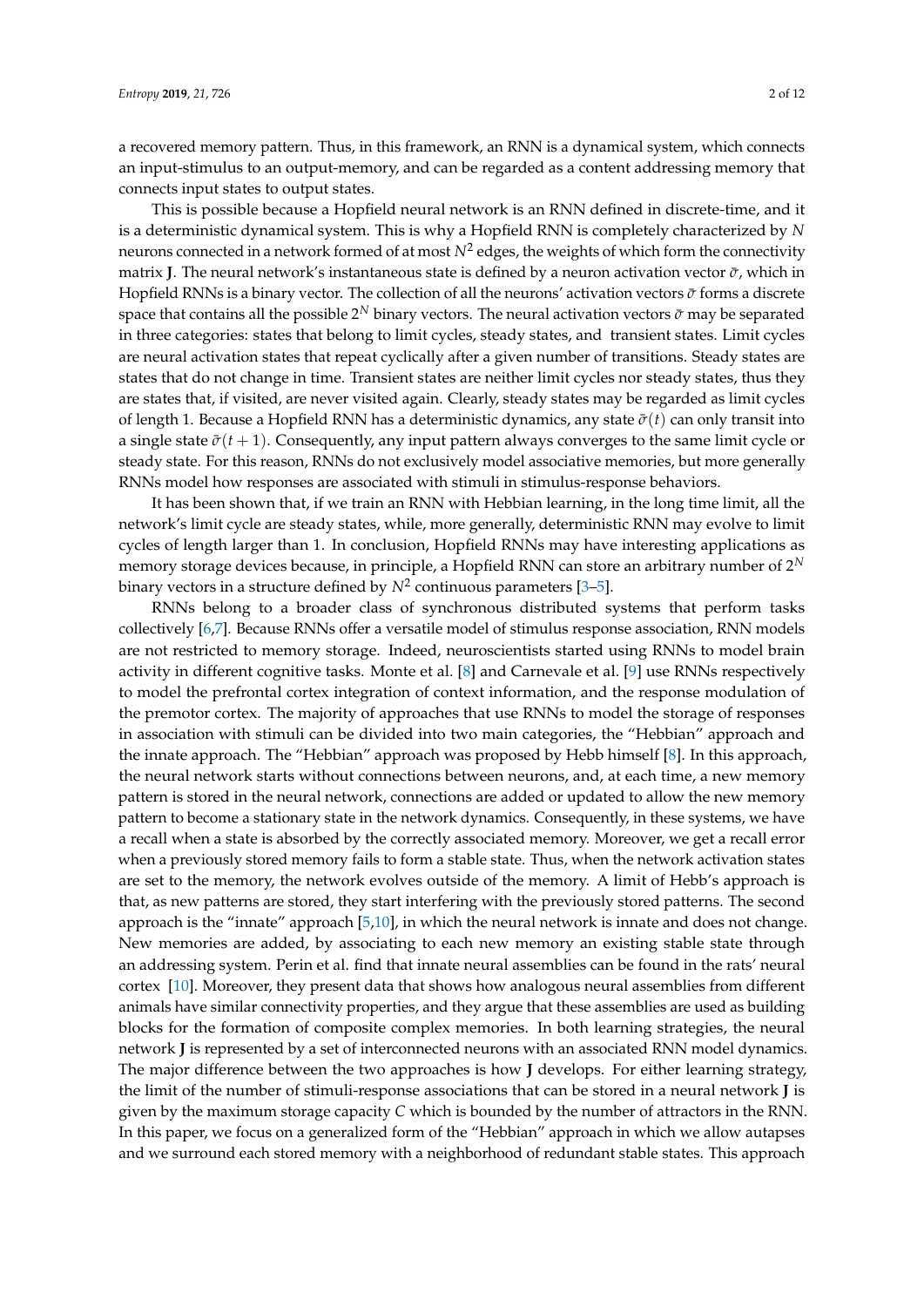allows us to greatly overcome the well known storage limit of the more traditional Hopfield RNN constructed with a Hebbian approach.

The storage capacity limit of Hopfield RNNs without autapses was immediately recognized by Amit, Gutfreund, and Sompolinsky [\[11,](#page-10-9)[12\]](#page-10-10). This limit is linear with *N* because the attempt to store a number *P* of memory elements larger than  $\alpha_c P$ , with  $\alpha_c \approx 0.14$ , results in a "divergent" number of retrieval errors (order *P*). In plain words, for a Hopfield RNN to be effective, the retrieval error probability must be low, and a Hopfield RNN can only be efficient if the stored memories do not exceed 14% of the network size. This strongly limits the application of neural networks for information storage. Nevertheless, this observation is hard to reconcile with what we observe in randomly generated (symmetric) neural networks, where the number of limit behaviours is exponentially large  $2^{\gamma N}$  with  $\gamma=$  0.29 [\[13,](#page-10-11)[14\]](#page-10-12), which leads us to believe the opposite conclusions.

After Amit et al. [\[11](#page-10-9)[,12\]](#page-10-10) results, the following research focused on how modifications of the Hebbian rule affected the behavior of a Hopfield RNN, with the objective of finding more efficient learning strategies. Abu-Mostafa and St. Jaques [\[15\]](#page-10-13) claimed that, for a Hopfield model with a generic coupling matrix, the upper bound value of the storable patterns is the number of neurons *N* (i.e., *P* < *N*). Immediately afterwards, McEliece and colleagues [\[16\]](#page-10-14), found an even more severe upper bound when considering matrices constructed exclusively with the Hebbian dyadic form. The authors in [\[16\]](#page-10-14) claims that the maximum *P* scales as *N*/ log(*N*). More recently, the authors in [\[17\]](#page-10-15) discussed how to design networks of specific topologies, and how to reach *αc* values larger than 0.14. Unfortunately, it still finds a bound on the number of limiting behaviours that scale linearly to *N*. Clearly, the optimal storage problem is still open and how to achieve this optimal storage is still the subject of research [\[18\]](#page-10-16).

The authors in [\[19\]](#page-10-17) give an analytical expression for the number of retrieval errors, and, when it restricts itself to the region  $P < N$ , it retrieves the bound  $P < \alpha_c N$ , which is analytically predicted in [\[11,](#page-10-9)[12\]](#page-10-10). On the contrary, when it allows autapses, which implies that the diagonal elements in the connectivity matrix **J** may be different from zero, it finds that a new region exists, with  $P \gg N$ , where the number of retrieval errors decreases on increasing *P*. In this new region, the number of retrieval errors reaches values lower than one, thus it finds new favorable conditions for an effective and efficient storage of memory patterns in an RNN. Moreover, it shows that, in this region, the number of storable patterns grows exponentially with *N*. In response to these results, Rocchi et al. [\[20\]](#page-10-18) found that, in the thermodynamic limit at  $P \gg N$ , the basin of attraction of the stationary states vanishes. Thus, asymptotically, the basing of attraction of the stationary state coincides with the stationary state itself. Once more, this observation raises a serious doubt on the effective potential of this method for the development of realistic memory storage applications. In this paper, we discuss how to effectively overcome this limitation.

Here, we show that we can overcome the limitations of previous storage approaches when we introduce the concept of "memory neighborhood", where a neighbor is a state that has a number of flipped neural states smaller than a value *k*. This neighborhood forms a set of redundant network states that are almost identical. Thus, to store a certain memory *ξ*, we do not use Hebbs' rule to only store the state *ξ*, but we apply Hebbs' rule to the entire neighborhood. We find from the analytical results and the simulations that, because these neighbor states are similar, they end up cooperating to form a set of stable states inside the neighborhood of *ξ*. Each attractor from this set forms a basin of attraction, and, altogether, the union of their basins of attraction forms a composite basin of attraction that forces the states in the neighborhood to stay inside. We find through analytical considerations that the optimal size of the neighborhoods includes states with neuron patterns that differ at most for 4% of the total neurons. This allows us to store a number of memory patterns that grows exponentially with *N*. Furthermore, surrounding the stored memory patterns, we form a basin of attraction that includes all states with an activation pattern that differs at most for 4% of the neurons.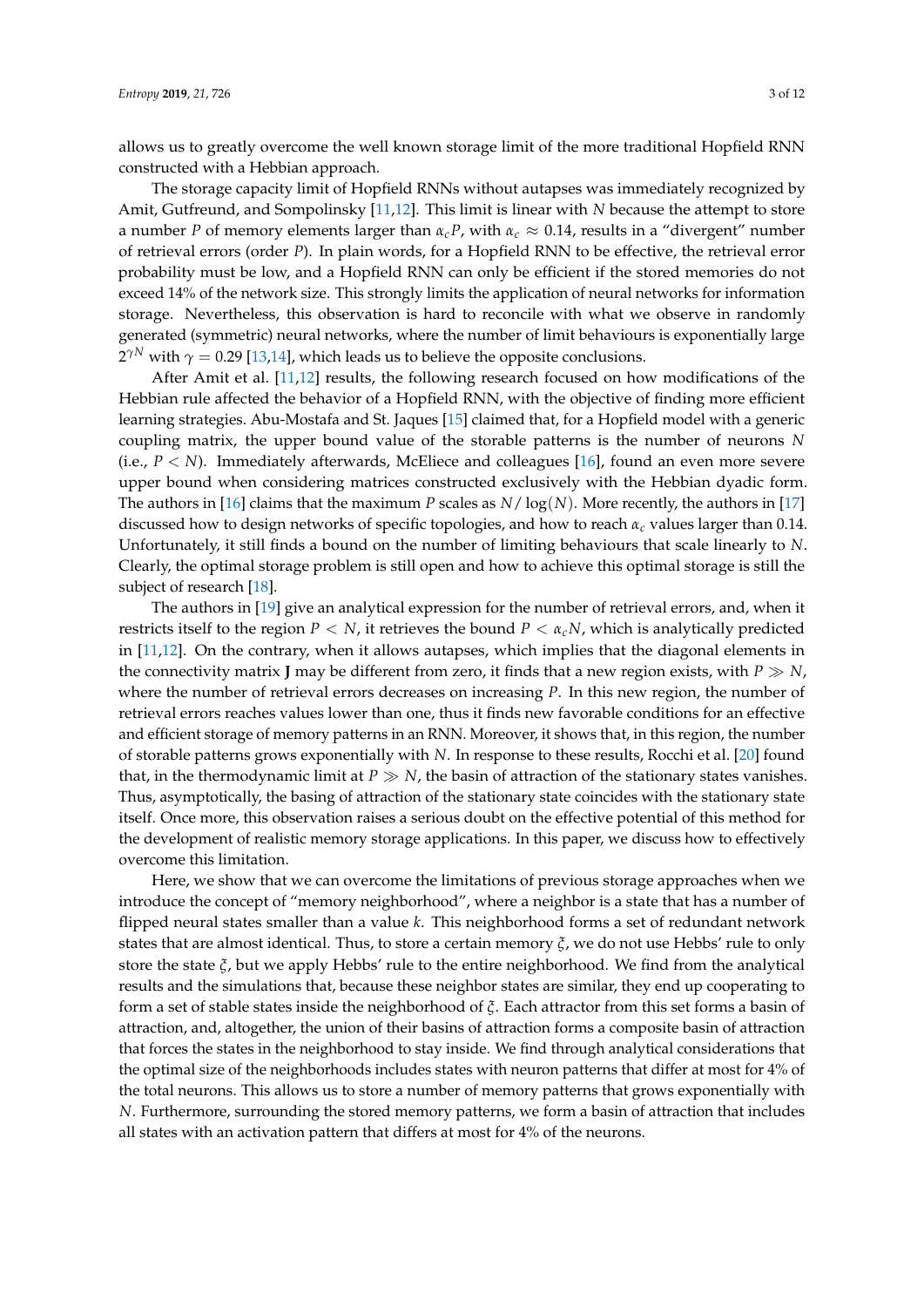#### **2. How to Use Autapses to Overcome the Hebbian Memory Bound**

As we discussed in the introduction, if we use autapses to overcome the *P* < *N* bound, the number of attractors increase exponentially, but the attractors' basins shrink until they contain only a single stationary state. Consequently, to overcome the *P* < *N* bound with a Hopfield RNN with autapses, without shrinking the basin of attractions, we propose a strategy based on data storage redundancy. Thus, to generate redundancy, we construct neighborhoods of packed stable states surrounding each memory state that we are trying to store. The states that form this neighborhood are states which are identical to the target memory pattern, except for the activation of a small number of neurons. Once we have a memory and its surrounding neighborhood, we sum together all the corresponding dyadic terms for each neighbor. The reason we do this is that we expect that together these states form a region composed entirely of absorbing states which capture the dynamics of the Hopfield RNN. We find from the analytical discussion and from the experimental validation that, for large *N*, these neighbor states cooperate together absorbing the states in the neighborhood.

Given this attractor storage methodology, we show that the number of patterns with the respective neighborhoods that we are able to store grows exponentially with *N*. Furthermore, we discuss that the number of neighbors needed for an efficient and effective memory storage may be set to grow exponentially with *N*, but at a slower rate than the maximum number of storable memory patterns *P*. This allows for a true advantage in the use of this method. Specifically, we show that this strategy achieves the following three properties: (i) the number of stored memory patterns scales exponentially with *N*; (ii) the basin of attraction size grows exponentially with *N*; and (iii) the stored patterns form a neighborhood region that allows the recognition of the original pattern up to an estimated 4–5% of input errors.

#### **3. Discrete Time Hopfield RNN**

RNNs' store information in their connectivity matrix **J**. For each network, its matrix elements  $J_{ij}$  represent the weight of the links between all couples *i* and *j*. If  $J_{ij} = 0$ , the nodes *i* and *j* are disconnected. Otherwise, if  $J_{ij} \neq 0$ , the nodes *i* and *j* share a link. In this context,  $J_{ij}$  quantifies how strongly the neuron *j* affects the neuron *i*. In biological terms, *Jij* represents how the pre-synaptic signal is transmuted by the dendrite, to be integrated with all the other signals incoming in the cell. More precisely, the *Jij* modulus indicates the strength of the influence, and the *Jij* sign indicates the excitatory/inhibitory nature of the interaction. Here, we consider a particularly simple discrete-time RNN with McCulloch–Pitts neurons, and a sign function as the activation function. Given these assumptions, this RNN becomes a Hopfield RNN, and follows the dynamics equation:

$$
\sigma_i(t+1) = \theta\left(\sum_{j=1}^N J_{ij}\sigma_j(t)\right),\tag{1}
$$

where  $\theta(x)$  is a sign function or Heaviside step function ( $\theta(x) = 1$  for  $x \ge 0$ , and  $\theta(x) = -1$ , otherwise), and  $\sigma_i(t) \in \{-1, 1\}$ . In general, connectivity matrices may be symmetric if for all *i* and *j*,  $J_{ij} = J_{ij}$ , or asymmetric if there exist an *i* and *j* couple such that  $J_{ij} \neq J_{ij}$ . A Hopfield RNN allows for both symmetric and asymmetric connectivity matrices.

#### **4. Storing Patterns**

Research on RNN memory storage was influenced by the pioneering observations discussed by Hebb [\[21\]](#page-11-0), which lead to the Hebbian rule, and the "Hebbian" approach for memory storage. This approach emphasizes the role of "synaptic plasticity", and is based on the concept that a neural network is born without connections, such that, for all *i* and *j*,  $J_{ij} = 0$ . Each time, a new memory is stored.

New links are reinforced or added to this network. Thus, the neural network connectivity matrix dynamically evolves as new memories are added. More specifically, in the "Hebbian" approach,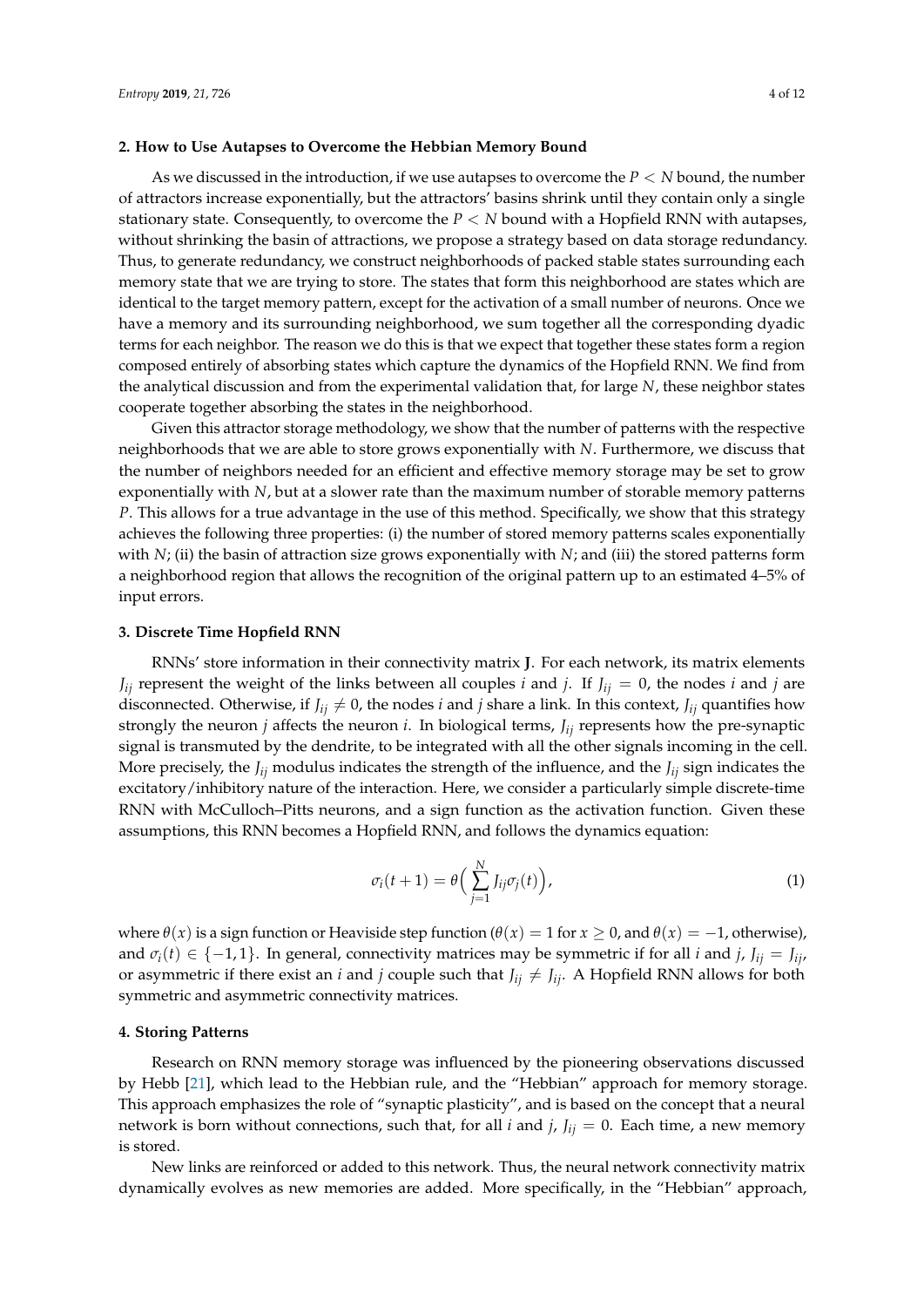to store a set of *P* memory patterns  $\bar{\xi}^{(\mu)}$ , where  $\mu$  is an integer index,  $1\leq \mu\leq P$ , we recursively add all the dyadic products of each memory  $\bar{\zeta}^{(\mu)}$  with itself, and we obtain a connectivity matrix given by

<span id="page-4-0"></span>
$$
J_{ij} = \sum_{\mu=1}^{P} \xi_i^{(\mu)} \xi_j^{(\mu)}.
$$
 (2)

As mentioned earlier, this leaning strategy has an upper limit for the number of patterns *P* that it is able to store [\[11,](#page-10-9)[12\]](#page-10-10). The number *P* of memory elements that can be stored must be lower than *αcN*, with  $\alpha_C \approx 0.14$ .

Figure [1](#page-5-0) depicts the learning strategy we propose. This strategy is aimed at overcoming the *αcN* limit. A given memory vector  $\bar{\xi}^{(\mu)}$  is represented in the picture as a single point in the *N*-dimensional binary space  $\Omega = [0,1]^N$ . Consequently,  $\Omega$  collects all possible RNN states,  $|\Omega| = 2^N$ . In general, as discussed earlier, a memory is effectively stored, if it becomes a stable state, regardless of the learning strategy we employ. Thus, given that the recall error is given by the fraction of memory patterns that are not stable states, as more memories are effectively stored, the recall error tends to zero. In the "Hebbian" learning approach, if *P* different memory patterns are stored, then the connectivity matrix **J** takes the form reported in Equation [\(2\)](#page-4-0). Figure [1](#page-5-0) depicts two conditions that overcome the "Hebbian" learning approach. In the upper pannel, as reported in [\[19\]](#page-10-17), we show how, given autopses, the number of stored memories *P* can be much larger than *N*. Furthermore, at the same time, autapses allow a retrieval probability larger than the error probability by a factor of *e* in [\[19\]](#page-10-17). It is important to point out that, even if greater than *N*, the number of stored patterns *P* must be smaller than 2 *N*. It is also important to consider that, most likely, *P* must be smaller than the number of average fixed points that are present in a random symmetric fully connected matrix, which is  $\Omega_{TE} = 2^{\gamma N}$  with  $\gamma = 0.29$  [\[13\]](#page-10-11). We thus bound the maximum number of storable points with  $\Omega_{TF}$  [13]. Unfortunately, as pointed out by Rocchi et al. [\[20\]](#page-10-18), the basin of attraction of these points shrinks to the point that it contains only the stable states. In the lower panel, we show how, with our approach, we overcome this limit. Our approach consists of associating a set of neighbor vectors to each memory vector  $\bar{\zeta}^{(\mu)}$  in order to form a cloud of surrounding neighborhood vectors similar to the original memory. To do this, we have to choose a distance relation in order to define a neighborhood surrounding an arbitrary vector. The distance relation that we choose is the Hamming distance, which, given two binary vectors  $\bar{a}$  and  $b$ , is defined as the number of different elements such that  $a_i \neq b_j$ . Furthermore, we consider two binary vectors  $\bar{a}$  and  $\bar{b}$  as neighbors, if they have a Hamming distance  $d(a, b)$  smaller than an integer value *k*. Thus, the set of  $\bar{\xi}^{(\mu)}$  neighbor vectors is  $V_k^{(\mu)} = \{\bar{\xi}^{(\nu)} \in \Omega | d(\bar{\xi}^{(\mu)}, \bar{\xi}^{(\nu)}) < k\}$ , where *k* is an integer parameter ( $k \ll N$ ). Given  $V_k^{(\mu)}$  $\mathbf{R}_{k}^{(n)}$ , the number of vector states that are at a Hamming distance of *k* or lower is  $v_N(k)$ . Clearly,  $v_N(k)$  is equal to the number of elements in  $V_k^{(\mu)}$  $k^{(1)}$ . Consequently, to add the redundancy of all the neighbor states and with the objective of obtaining a neighborhood of attractor stable states, we change the Hebbian rule expressed with Equation [\(2\)](#page-4-0) with the new rule

<span id="page-4-1"></span>
$$
J_{ij} = \sum_{\mu=1}^{P} \sum_{\xi^{(\nu)} \in V_k^{(\mu)}} \xi_j^{(\nu)} \xi_j^{(\nu)}.
$$
 (3)

In this sum, *PvN*(*k*) terms are added to form a connectivity matrix **J** that we expect should store *P* memory states, by forming around each memory state a neighborhood of absorbing states of size  $v_N(k)$ . Here, we must redefine the concept of recall error because we use a set of absorbing states instead of single absorbing states. Thus, we define the recall error for a neighborhood  $V_k^{(\mu)}$  $\binom{n}{k}$ , as a failure to retrieve an attractor inside  $V_k^{(\mu)}$  $V_k^{(\mu)}$  starting from a state inside of the neighborhood  $V_k^{(\mu)}$  $\chi_k^{(\mu)}$ . Consequently, the recall error rate would correspond to the rate of states in  $V_k^{(\mu)}$  $\mathbf{R}_{k}^{(n)}$  that evolve to attractors outside this state. Now, we have to set *k* considering two constraints, *k* must scale with *N*, and the absorbing-neighborhood must not vanish in the thermodynamic limit. Consequently, we chose  $\beta = k/N$ . This straightforward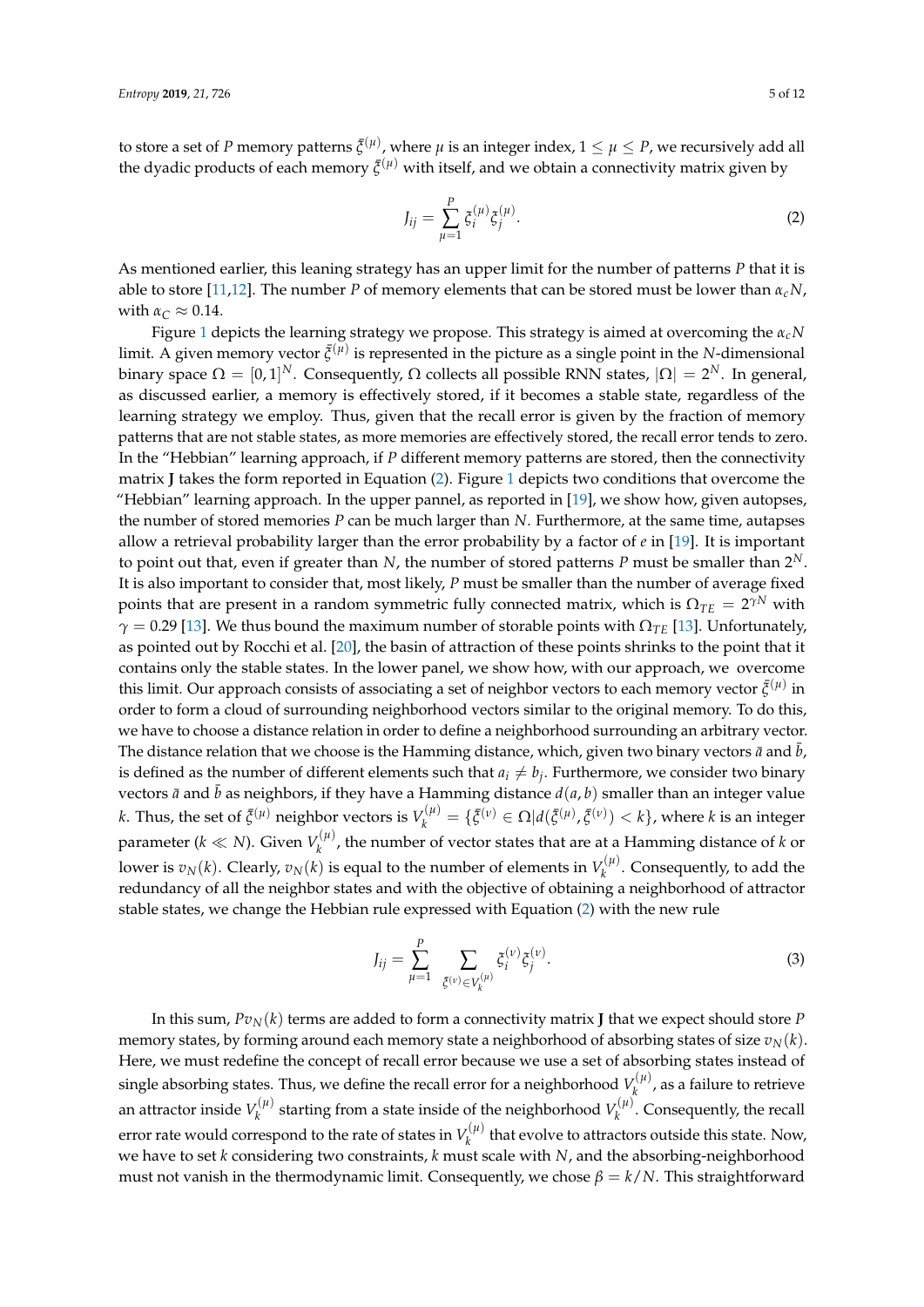storage strategy works, if and only if, for each memory pattern, there is enough "room" for all  $v_N(k)$ neighbor vector-sets. At the same time, we assume that the redundant stable states we add here should not exceed the theoretical maximum storage capacity that we obtain in a randomly fully connected network. Thus, to fulfill an efficient and effective memory storage,  $Pv_N(k) \ll \Omega_{TE}$ . The explicit expression for  $v_N(k)$  is given by

$$
v_N(k) = \sum_{m=0}^{k} \binom{N}{m}.
$$
\n<sup>(4)</sup>

<span id="page-5-0"></span>

**Figure 1.** Sketch of the vector states space of a Hopfield RNN. Each point of  $\Omega$  is one of all the 2<sup>N</sup> possible binary vectors. Among these states, 2 $^{\gamma N}$  with  $\gamma=$  0.29 may be steady states and belong to  $\Omega_{TE}$ . (**A**) In the standard approach to memory storage, each stable state is a single memory state, or a spurious memory  $\bar{\zeta}^{(\mu)} \in \Omega_{TE}$ . (**B**) In the approach proposed here, each memory element is represented by a neighborhood of vectors  $\bar{\zeta}^{(\mu,l)}\in\Omega_{TE}$  which surrounds the "seed" vector  $\bar{\zeta}^{(\mu)}.$  This neighborhood is obtained by the collection of all vectors  $\bar{\zeta}^{(\nu)}$  that differ from  $\bar{\zeta}^{(\mu)}$  of *k*-bits at the most. The neighborhood of  $\bar{\xi}^{(\mu)}$  is defined with the shorthand  $V_k^{(\mu)} = {\{\bar{\xi}^{(\nu)} \in \Omega | d(\bar{\xi}^{(\mu)}, \bar{\xi}^{(\nu)}) < k\}}.$ 

Unfortunately, this quantity does not have a closed expression, nevertheless, for *k* < *N*/2, we can write a lower and upper bound of the form [\[22\]](#page-11-1)

$$
\frac{2^{NH(\beta)}}{\sqrt{8N\beta(1-\beta)}} < v_N(K) < 2^{NH(\beta)},\tag{5}
$$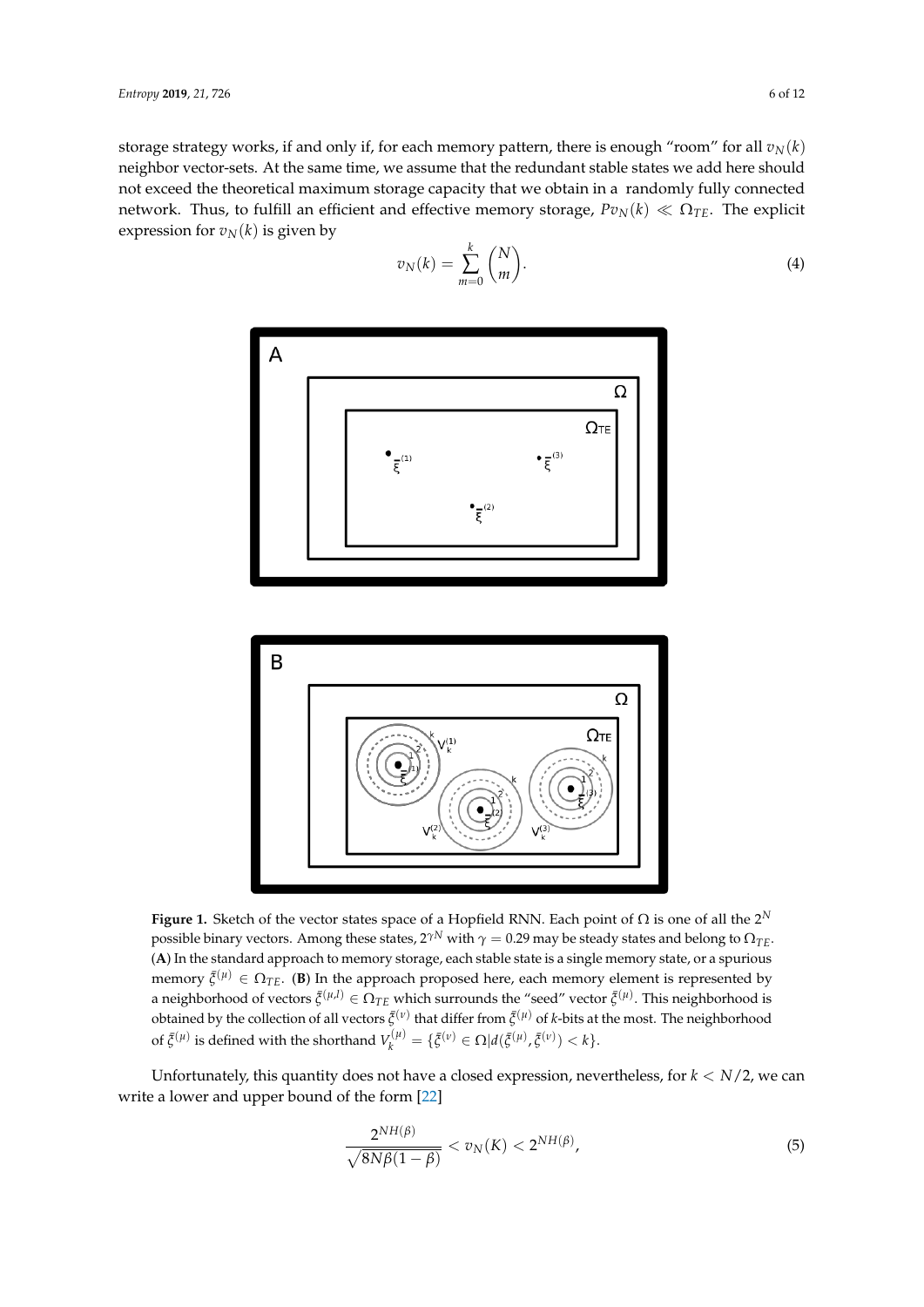$\text{where } H(\beta)$  is the binary entropy of *β*,  $H(\beta) = -\beta \log_2(\beta) - (1 - \beta) \log_2(1 - \beta)$ . If we set aside the logarithmic corrections which vanish in the limit for large *N*, the condition  $Pv_N(k) \ll \Omega_{TE}$  can be promptly rewritten as  $P \ll P_c$  where  $P_c$  is expressed as

<span id="page-6-1"></span>
$$
P_c = 2^{N[\gamma - H(\beta)]},\tag{6}
$$

with  $\gamma = 0.29$  [\[13\]](#page-10-11). This condition tells us that an exponentially large number of memory patterns may be allowed providing that  $γ > H(β)$ . Clearly, this condition implies  $β < β<sub>c</sub> = 0.051$ . Furthermore, if we set

$$
\Delta J_{ij}^{(\mu)} = \sum_{\tilde{\xi}^{(\nu)} \in V_k^{(\mu)}} \tilde{\xi}_i^{(\nu)} \tilde{\xi}_j^{(\nu)},\tag{7}
$$

then the  $\Delta J_{ij}^{(\mu)}$  are the sums of the contribution of all the  $\bar{\zeta}^{(\mu)}$ 's neighbor vectors. Now, we may rewrite Equation  $(3)$  as

<span id="page-6-0"></span>
$$
J_{ij} = \sum_{\mu=1}^{P} \Delta J_{ij}^{(\mu)}.
$$
 (8)

Counting the contribution of the different states that form the neighborhood, Equation [\(8\)](#page-6-0) can be explicitly expanded.

<span id="page-6-2"></span>
$$
\Delta J_{ij}^{(\mu)} = \begin{cases}\n\sum_{m=0}^{k} {N \choose m}, & \text{if } i = j, \\
\sum_{m=0}^{k} {N \choose k} - 2{N-1 \choose m-1} - 2{N-2 \choose m-1} + 2{N-2 \choose m-2}], & \text{if } i \neq j, \xi_{i}^{(\mu)} = \xi_{j}^{(\mu)}, \\
\sum_{m=0}^{k} {N \choose m} + 2{N-1 \choose m-1} + 2{N-2 \choose m-1} - 2{N-2 \choose m-2}], & \text{otherwise.} \n\end{cases}
$$
\n(9)

Notice that neurons cooperate by either increasing their reciprocal tendency to align or to misalign with each other.

#### **5. Simulation Results**

To run the simulations, we considered different values of *N*, and selected the values of *β* and *P* according to Equation [\(6\)](#page-6-1), because for  $P \leq P_c$ , we expect from the arguments in the previous section that we have a retrieval error close to 0. Indeed, as mentioned previously, *β* must be smaller than  $\beta_c = 0.051$ , thus we chose  $\beta = 4\%$  because, for  $\beta = 5\%$ , the value of  $P_c$  grows extremely slowly and we can take advantage of the exponential scaling of *P* only for large values of *N*. Thus, as a representative case, we show simulations for  $P = P_c$  with  $\beta = 4\%$ . Consequently, we run our simulation in the conditions for which we expect that most of the states in the neighborhood  $V_k^{(\mu)}$  $\int_k^{\pi/\mu}$  are recalled, which means that any state in the neighborhood evolves to an attractor in the neighborhood.

Figure [2](#page-7-0) shows simulation results for a Hopfield RNN with a connectivity matrix **J** trained on 745 memories  $\bar{\xi}^{(\mu)}$  with Equation [\(9\)](#page-6-2). We used  $n = 200$  and  $\beta = 4\%$ , and consequently  $k = 8$  and  $P = P_c = 745$ . We define the distance  $d_{\bar{\xi}(\mu)}$  as the distance of any state from a given memory  $\bar{\xi}^{(\mu)}$ , and the retrieval rate  $R(d_{\bar{\xi}^{(\mu)}})$  at a distance  $d_{\bar{\xi}^{(\mu)}}$  as the rate of states at a certain distance  $d_{\bar{\xi}^{(\mu)}}$  form the memory  $\bar{\zeta}^{(\mu)}$  that in the long time limit is attracted by a stable state in the neighborhood of  $\bar{\zeta}^{(\mu)}$ .

The figure shows the  $R(d_{\tilde{\xi}^{(\mu)}})$  for all the  $P = 745$  different stored memories, and the  $\arctan\frac{\zeta(R(d_{\bar{\zeta}(\mu)})\zeta(\mu)}{\zeta(\mu)}$  computed over all the different memories  $\bar{\zeta}^{(\mu)}$ . Given a memory  $\bar{\zeta}^{(\mu)}$  and its neighborhood  $V_k^{(\mu)}$  $\kappa^{(\mu)}$ , for different values of  $d_{\tilde{\xi}^{(\mu)}}$ , the rate  $R(d_{\tilde{\xi}^{(\mu)}})$  is when possible computed extensively and otherwise sampled, according to the following conditions. If the shell of states in a neighborhood at a certain distance  $d_{\tilde{\xi}^{(\mu)}}$  has less then 1000 states, the recall rate  $R(d_{\tilde{\xi}^{(\mu)}})$  is computed considering all the states in the shell. Otherwise, for shells of states at a distance  $d_{\bar{\xi}^{(\mu)}}$  with more than 1000 states, only 200 states are sampled. We find that the system has a sharp transition when the state is at the border of the memories neighborhood. This indicates that the states inside of the neighborhood are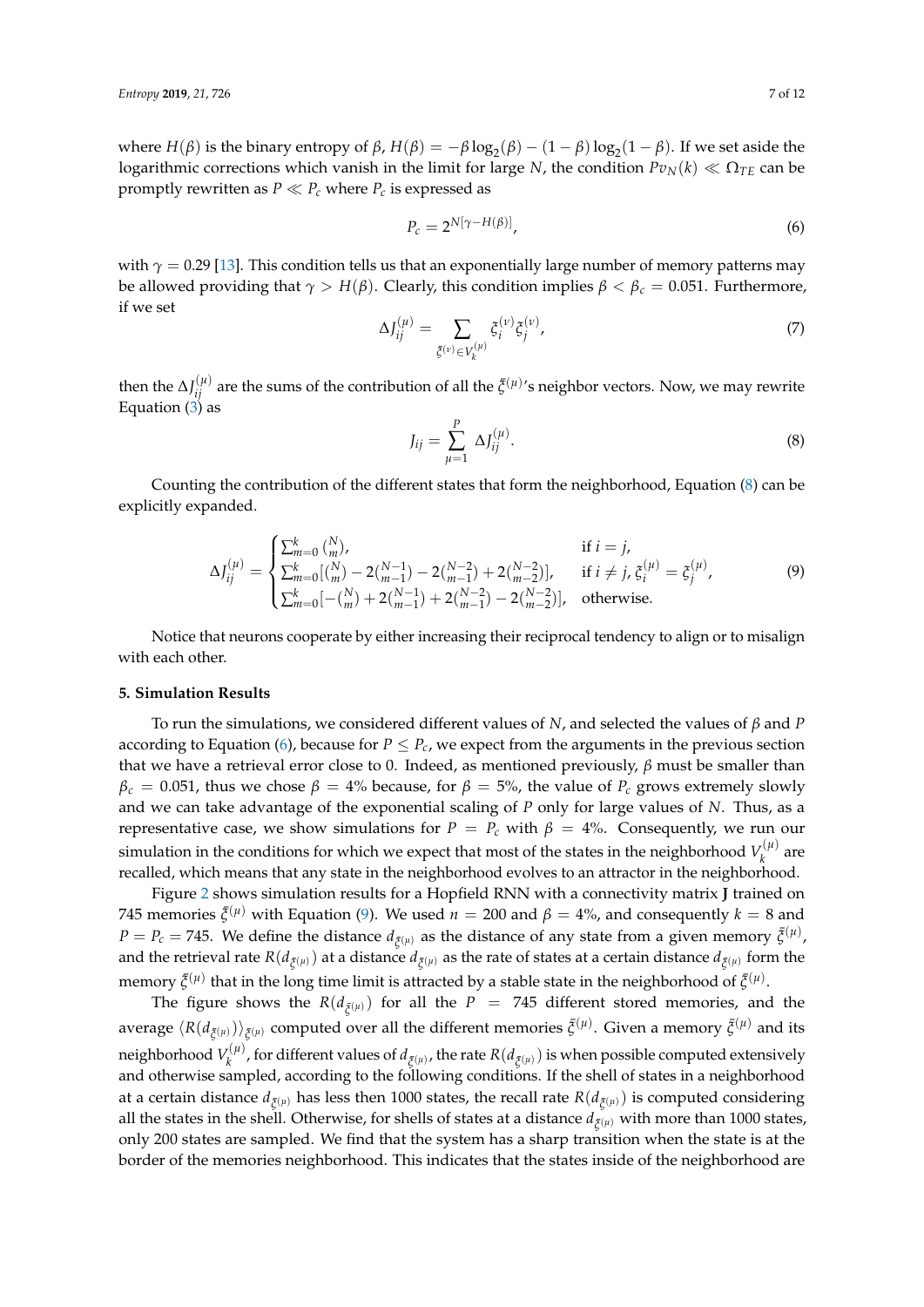<span id="page-7-0"></span>correctly recalled, while, on average, the states outside the neighborhood are not associated with the neighborhood's memory.



**Figure 2.** Given the neighborhood  $V_k^{(\mu)}$  of each memory  $\bar{\zeta}^{(\mu)}$ , the dashed lines show how the retrieval rate  $R(d_{\bar{\xi}^{(\mu)}})$  changes for a sample of neighbors at a distance *d* from  $\bar{\xi}^{(\mu)}$ . The red line shows the average of  $R(d_{\bar{\xi}^{(\mu)}})$  over all  $\bar{\xi}^{(\mu)}$ . The vertical line represents the  $\beta=4\%$  limit which corresponds to the neighborhood bound  $k = 8$ .

Figure [3](#page-8-0) shows simulation results for the same Hopfield RNN as for Figure [2,](#page-7-0) given that each state in the neighborhood is associated with an attractor stable state in the limit behavior. The figure shows the distance of the attractor stable states  $D(d_{\tilde{\xi}^{(\mu)}})$  for the associated states that are found at a distance  $d_{\tilde{\xi}^{(\mu)}}$  from each memory  $\bar{\xi}^{(\mu)}$ . The figure shows  $D(d_{\tilde{\xi}^{(\mu)}})$  for all the  $P=745$  different stored memories, and the average  $\langle D(d_{\tilde{\xi}^{(\mu)}})\rangle_{\tilde{\xi}^{(\mu)}}$  computed over all the different memories.  $D(d_{\tilde{\xi}^{(\mu)}})$  is sampled as in Figure [2.](#page-7-0)

Now, we replicated the simulation eight times for different values of *N*. Each time we selected uniformly at random  $P = P_c$  solutions, and we generated the corresponding connectivity matrix **J** with Equation [\(9\)](#page-6-2), with  $β = 4\%$  $β = 4\%$  $β = 4\%$ . Figure  $4$  shows the mean  $\langle R(d_{\bar{\xi}^{(\mu)}})\rangle_{r, \bar{\xi}^{(\mu)}}$  averaged over all Hopfield RNN replications *r*, and all the memories  $\bar{\zeta}^{(\mu)}$  of each replication, for different network sizes *N*. We find that, for  $N > 160$ , we get the sharp transition behavior that we expected, while, for smaller N, we get size effects that influence the stability of the states. We have three different outcomes at different ranges. For small  $N < 80$ , the size effects do not impact the performance of the storage algorithm, and, on the contrary, seem to increase the basin of attraction of the memories. Differently, in the middle range, e.g., *N*∼100, it appears that the larger number of memories causes them to interfere with each other, completely destroying the basin of attraction of 1 or 2 of the memories. Indeed, in this network, sometimes one or two neighborhoods have a very low retrieval rate. Consequently, the average overall value of  $\langle R(d_{\bar{\xi}^{(\mu)}})\rangle_{r,\bar{\xi}^{(\mu)}}$  decreases.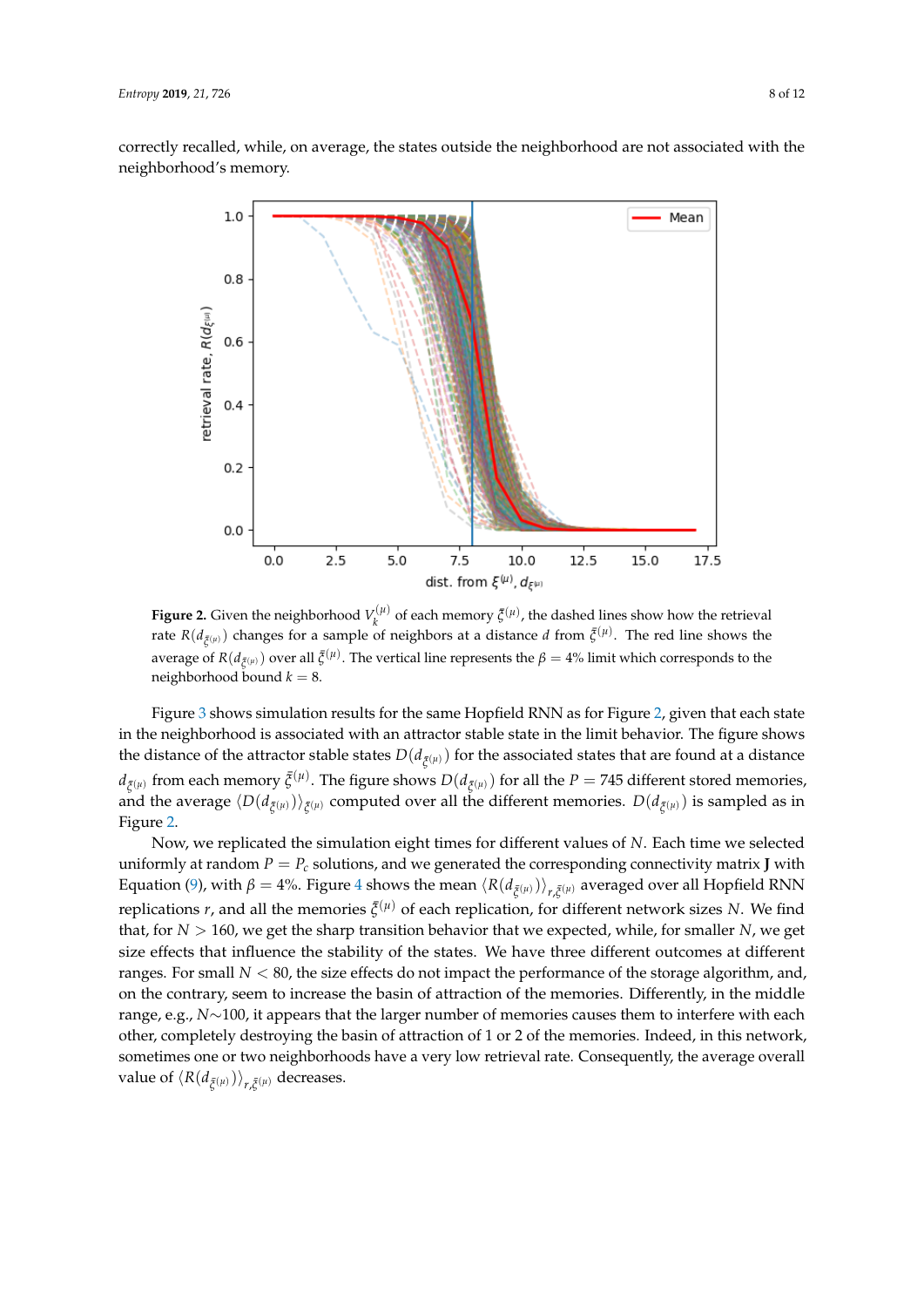<span id="page-8-0"></span>

**Figure 3.** Given each memory  $\bar{\zeta}^{(\mu)}$  and its neighborhood  $V_k^{(\mu)}$ , the dashed lines show the average distance from  $\bar{\xi}^{(\mu)}$  for the attractors of neighbors at a distance  $d_{\bar{\xi}^{(\mu)}}$  from  $\bar{\xi}^{(\mu)}$ . The red line shows the average of  $D(d_{\tilde{\xi}^{(\mu)}})$  over all  $\tilde{\xi}^{(\mu)}$ . The vertical and the horizontal line represent the  $k=8$  limit and the neighborhood bound.

<span id="page-8-1"></span>

**Figure 4.** Average  $\langle R(d_{\tilde{\xi}^{(\mu)}})\rangle_{r,\tilde{\xi}^{(\mu)}}$  computed over eight Hopfield RNN replicas for different *N*, with  $\beta = 4\%$ , and  $P = P_c$ . The vertical line represents the  $\beta = 4\%$  limit and the neighborhood bound.

Figure [5](#page-9-0) shows the average retrieval rate *R* for the state in the neighborhood of each memory  $\bar{\xi}^{(\mu)}$ . We see that, for small  $N < 80$ , and, for  $N > 120$ , we have a retrieval rate close to 1, which indicates an almost optimal retrieval. In the middle range, the retrieval rate is clearly sub-optimal. In conclusion, we speculate that the reason this interference disappears for larger *N* probably has to do with the randomness of the contribution of all the memories' interacting with any single given memory, as described in [\[19\]](#page-10-17). Indeed, in [\[19\]](#page-10-17), the authors argue that, given a single memory, the effects of the memories interacting with it contribute with a random term. Thus, the total effect of all these random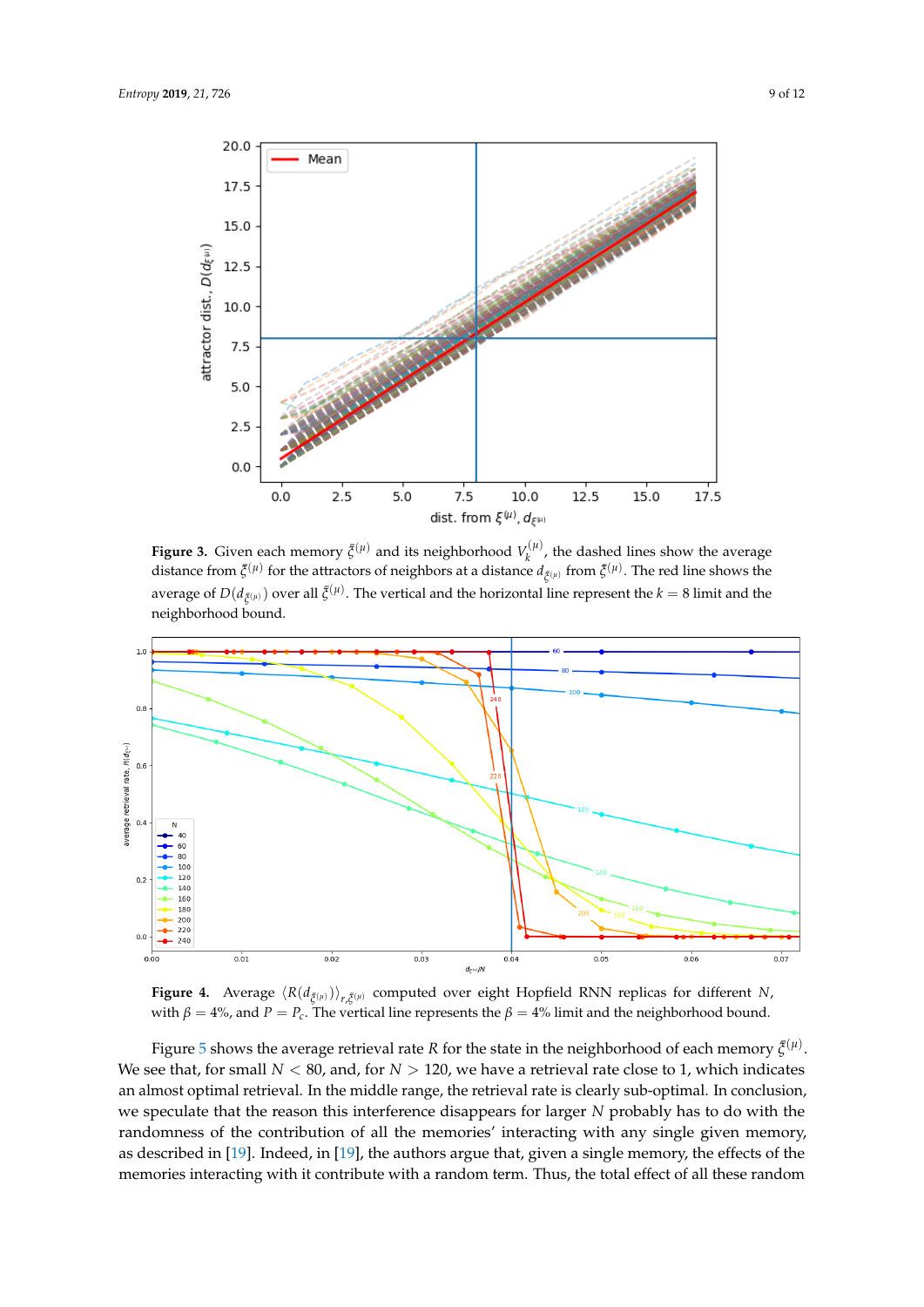<span id="page-9-0"></span>terms coming from different uncorrelated memories vanishes as the number of interacting memories increase as a result of the law of large numbers.



**Figure 5.** Mean neighborhood retrieval rate *R* for eight Hopfield RNN replicas for different *N* values averaged over all memory states  $\bar{\xi}^{(\mu)}$ , with  $\beta = 4\%$ , and  $P = P_c$ . The horizontal line represents the optimal recall of all state in the neighberhood.

#### **6. Conclusions**

We have proposed a strategy in which, for each memory vector  $\bar{\xi}^{(\mu)}$ , we associate a set of neighbor  $\mathrm{vectors} \; \bar{\xi}^{(\nu)} \; \in \; V^{(\mu)}_k$  $\mathbf{k}^{(n)}$  defined by a Hamming distance lower than *k*. This strategy allows for each memory to construct a redundant basin of attraction, which is formed by memory patterns with at the most *k* flipped bits. In other words, a stored memory pattern is no longer formed by a single stable state in the binary vector space  $\Omega$ , but is a cloud of vectors, obtained by surrounding the "seed" memory state with a basin of neighbor vectors, which are formed by all the possible combinations of binary vectors with up to *k* different bits. With this strategy, we demonstrate the three following points: (i) the number of memory patterns *P* that can be stored in a neural network with *N* nodes has an upper bound *Pc*, which scales exponentially with *N*, *P<sup>c</sup>* = 2 *<sup>N</sup>*[*γ*−*H*(*β*)]; (ii) if the parameter *k* is chosen proportionally to *N*,  $k = \beta N$ , the size of the stored memory neighborhood  $v_N(k)$  forms a neighborhood of absorbing vectors for the stored memory which grows exponentially with *N*,  $v_N(k) = 2^{NH(\beta)}$ ; (iii) the parameter  $\beta$  has upper bound  $\beta_c=0.051N$ , i.e., the largest basin of attraction for the memory includes patterns which have 5% of errors at the most. We then run simulations to show this results, and we find what we analytically demonstrated. More precisely, we found three ranges. For *N* > 120, we get a sharp transition in the retrieval rate for states inside and outside each memory neighborhood. For  $80 < N < 120$ , the size effect seriously damages the retrieval rate of each memory neighborhood. For *N* < 80, the size effects have the opposite influence and increase the basin of attraction of the neighborhoods. These findings suggest that Hebbian RNNs with autapses may be used to construct efficient and effective data storage systems that can store a number of solutions that grows exponentially with *N*.

**Author Contributions:** Conceptualization, G.G., V.F., M.L. and G.R.; Formal analysis, G.G., V.F., M.L. and G.R.; Validation, G.G.; Visualization, G.G. and G.R.; Writing—original draft, G.G. and G.R.; Writing—review and editing, G.G., V.F., M.L. and G.R.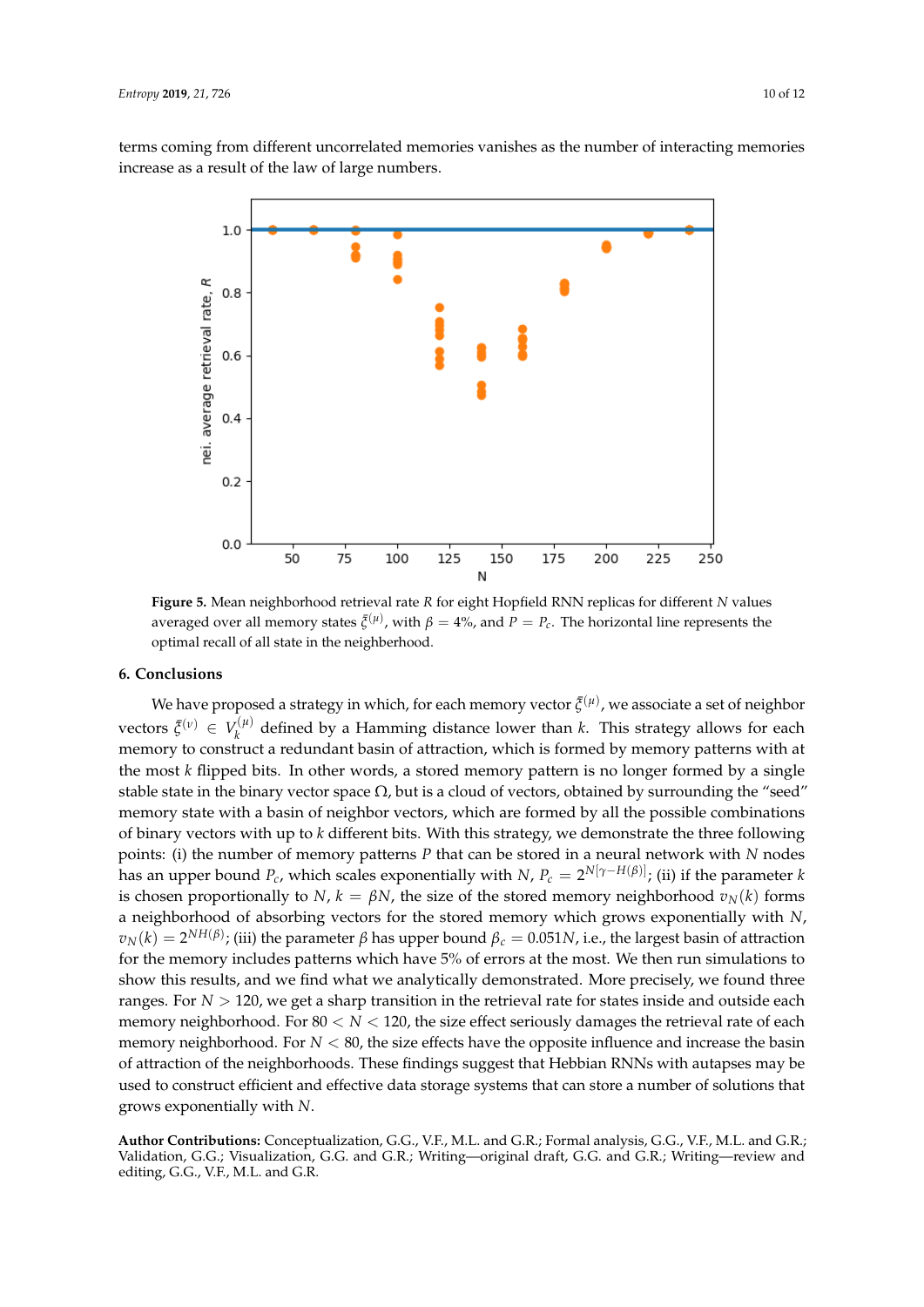**Funding:** This research received no external funding.

**Acknowledgments:** M.L. acknowledges "Fondazione CON IL SUD," Grant "Brains2south", Project "Localitis". **Conflicts of Interest:** The authors declare no conflict of interest.

## **Abbreviations**

The following abbreviations are used in this manuscript:

RNN Recurrent Neural Network

## **References**

- <span id="page-10-0"></span>1. Amit, D.J. *Modeling Brain Function: The World of Attractor Neural Networks*; Cambridge University Press: Cambridge, UK, 1989; Volume 13, pp. 357–358. [\[CrossRef\]](http://dx.doi.org/10.1016/0166-2236(90)90155-4)
- <span id="page-10-1"></span>2. Haykin, S. *Neural Networks: A Comprehensive Foundation*, 2nd ed.; Prentice Hall PTR: Upper Saddle River, NJ, USA, 1999. [\[CrossRef\]](http://dx.doi.org/10.1017/S0269888998214044)
- <span id="page-10-2"></span>3. Carpenter, G.A. Neural network models for pattern recognition and associative memory. *Neural Netw.* **1989**, *2*, 243–257. [\[CrossRef\]](http://dx.doi.org/10.1016/0893-6080(89)90035-X)
- 4. Hopfield, J.J. Neural networks and physical systems with emergent collective computational abilities. *Proc. Natl. Acad. Sci. USA* **1982**, *79*, 2554–2558. [\[CrossRef\]](http://dx.doi.org/10.1073/pnas.79.8.2554) [\[PubMed\]](http://www.ncbi.nlm.nih.gov/pubmed/6953413)
- <span id="page-10-3"></span>5. Folli, V.; Gosti, G.; Leonetti, M.; Ruocco, G. Effect of dilution in asymmetric recurrent neural networks. *Neural Netw.* **2018**, *104*, 50–59. [\[CrossRef\]](http://dx.doi.org/10.1016/j.neunet.2018.04.003) [\[PubMed\]](http://www.ncbi.nlm.nih.gov/pubmed/29705670)
- <span id="page-10-4"></span>6. Carley, K. Organizational Learning and Personnel Turnover. *Org. Sci.* **1992**, *3*, 20–46. [\[CrossRef\]](http://dx.doi.org/10.1287/orsc.3.1.20)
- <span id="page-10-5"></span>7. Gosti, G. Signaling Chains with Probe and Adjust Learning. *Connect. Sci.* **2017**. [\[CrossRef\]](http://dx.doi.org/10.1080/09540091.2017.1345858)
- <span id="page-10-6"></span>8. Mante, V.; Sussillo, D.; Shenoy, K.V.; Newsome, W.T. Context-dependent computation by recurrent dynamics in prefrontal cortex. *Nature* **2013**, *503*, 78–84. [\[CrossRef\]](http://dx.doi.org/10.1038/nature12742) [\[PubMed\]](http://www.ncbi.nlm.nih.gov/pubmed/24201281)
- <span id="page-10-7"></span>9. Carnevale, F.; de Lafuente, V.; Romo, R.; Barak, O.; Parga, N. Dynamic Control of Response Criterion in Premotor Cortex during Perceptual Detection under Temporal Uncertainty. *Neuron* **2015**, *86*, 1067–1077. [\[CrossRef\]](http://dx.doi.org/10.1016/j.neuron.2015.04.014) [\[PubMed\]](http://www.ncbi.nlm.nih.gov/pubmed/25959731)
- <span id="page-10-8"></span>10. Perin, R.; Berger, T.K.; Markram, H. A synaptic organizing principle for cortical neuronal groups. *Proc. Natl. Acad. Sci. USA* **2011**, *108*, 5419–5424. [\[CrossRef\]](http://dx.doi.org/10.1073/pnas.1016051108) [\[PubMed\]](http://www.ncbi.nlm.nih.gov/pubmed/21383177)
- <span id="page-10-9"></span>11. Amit, D.J.; Gutfreund, H.; Sompolinsky, H. Spin-glass models of neural networks. *Phys. Rev. A* **1985**, *32*, 1007–1018. [\[CrossRef\]](http://dx.doi.org/10.1103/PhysRevA.32.1007)
- <span id="page-10-10"></span>12. Amit, D.J.; Gutfreund, H.; Sompolinsky, H. Storing Infinite Numbers of Patterns in a Spin-Glass Model of Neural Networks. *Phys. Rev. Lett.* **1985**, *55*, 1530–1533. [\[CrossRef\]](http://dx.doi.org/10.1103/PhysRevLett.55.1530) [\[PubMed\]](http://www.ncbi.nlm.nih.gov/pubmed/10031847)
- <span id="page-10-11"></span>13. Tanaka, F.; Edwards, S.F. Analytic theory of the ground state properties of a spin glass. I. Ising spin glass. *J. Phys. F Met. Phys.* **1980**, *10*, 2769–2778. [\[CrossRef\]](http://dx.doi.org/10.1088/0305-4608/10/12/017)
- <span id="page-10-12"></span>14. Wainrib, G.; Touboul, J. Topological and dynamical complexity of random neural networks. *Phys. Rev. Lett.* **2013**, *110*, 118101. [\[CrossRef\]](http://dx.doi.org/10.1103/PhysRevLett.110.118101) [\[PubMed\]](http://www.ncbi.nlm.nih.gov/pubmed/25166580)
- <span id="page-10-13"></span>15. Abu-Mostafa, Y.; St. Jacques, J. Information capacity of the Hopfield model. *IEEE Trans. Inf. Theory* **1985**, *31*, 461–464. [\[CrossRef\]](http://dx.doi.org/10.1109/TIT.1985.1057069)
- <span id="page-10-14"></span>16. McEliece, R.; Posner, E.; Rodemich, E.; Venkatesh, S. The capacity of the Hopfield associative memory. *IEEE Trans. Inf. Theory* **1987**, *33*, 461–482. [\[CrossRef\]](http://dx.doi.org/10.1109/TIT.1987.1057328)
- <span id="page-10-15"></span>17. Sollacher, R.; Gao, H. Towards Real-World Applications of Online Learning Spiral Recurrent Neural Networks. *J. Intell. Learn. Syst. Appl.* **2009**, *1*, 1–27. [\[CrossRef\]](http://dx.doi.org/10.4236/jilsa.2009.11001)
- <span id="page-10-16"></span>18. Brunel, N. Is cortical connectivity optimized for storing information? *Nat. Neurosci.* **2016**, *19*, 749–755. [\[CrossRef\]](http://dx.doi.org/10.1038/nn.4286) [\[PubMed\]](http://www.ncbi.nlm.nih.gov/pubmed/27065365)
- <span id="page-10-17"></span>19. Folli, V.; Leonetti, M.; Ruocco, G. On the Maximum Storage Capacity of the Hopfield Model. *Front. Comput. Neurosci.* **2017**, *10*, 144. [\[CrossRef\]](http://dx.doi.org/10.3389/fncom.2016.00144) [\[PubMed\]](http://www.ncbi.nlm.nih.gov/pubmed/28119595)
- <span id="page-10-18"></span>20. Rocchi, J.; Saad, D.; Tantari, D. High storage capacity in the Hopfield model with auto-interactions—Stability analysis. *J. Phys. A Math. Theor.* **2017**, *50*, 465001. [\[CrossRef\]](http://dx.doi.org/10.1088/1751-8121/aa8fd7)